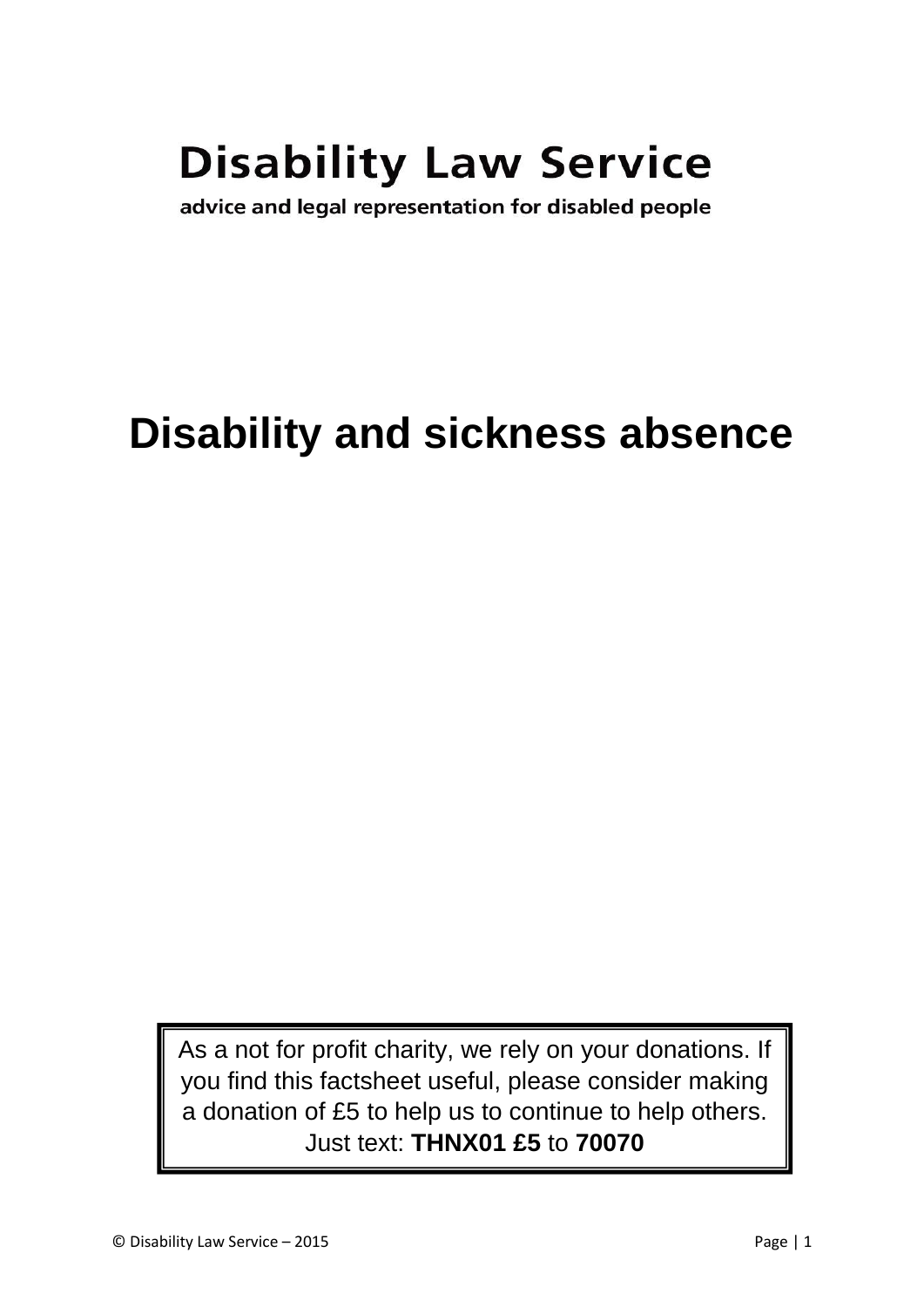### **Disability and sickness absence**

Introduction

Most employers monitor sickness absence, through a variety of methods – one common monitoring tool is known as 'The Bradford factor'. An employer is entitled to require good attendance at work, and the law recognises this in that capability, which includes health, is a potentially fair reason for dismissal under the Employment Rights Act 1996.

However, the Equality Act 2010 ('the EA') does give some protection to disabled workers (ie, those who meet the definition set out in section 6 of that act, namely, those who have a mental or physical impairment which has a substantial and long term adverse effect on their ability to carry out normal day to day activities), whose absence is caused by their disability.

Since this factsheet refers to both 'employees' and 'workers', it is important to understand the difference between these two types of employment status. Both employees and workers have to provide personal service to the employer, but, broadly speaking, there is no ongoing obligation in an employer/worker relationship to provide/accept work beyond the engagement being undertaken. There are other legal tests applied to determine employment status, and this can sometimes be difficult to determine – you may need to seek specialist advice on this point.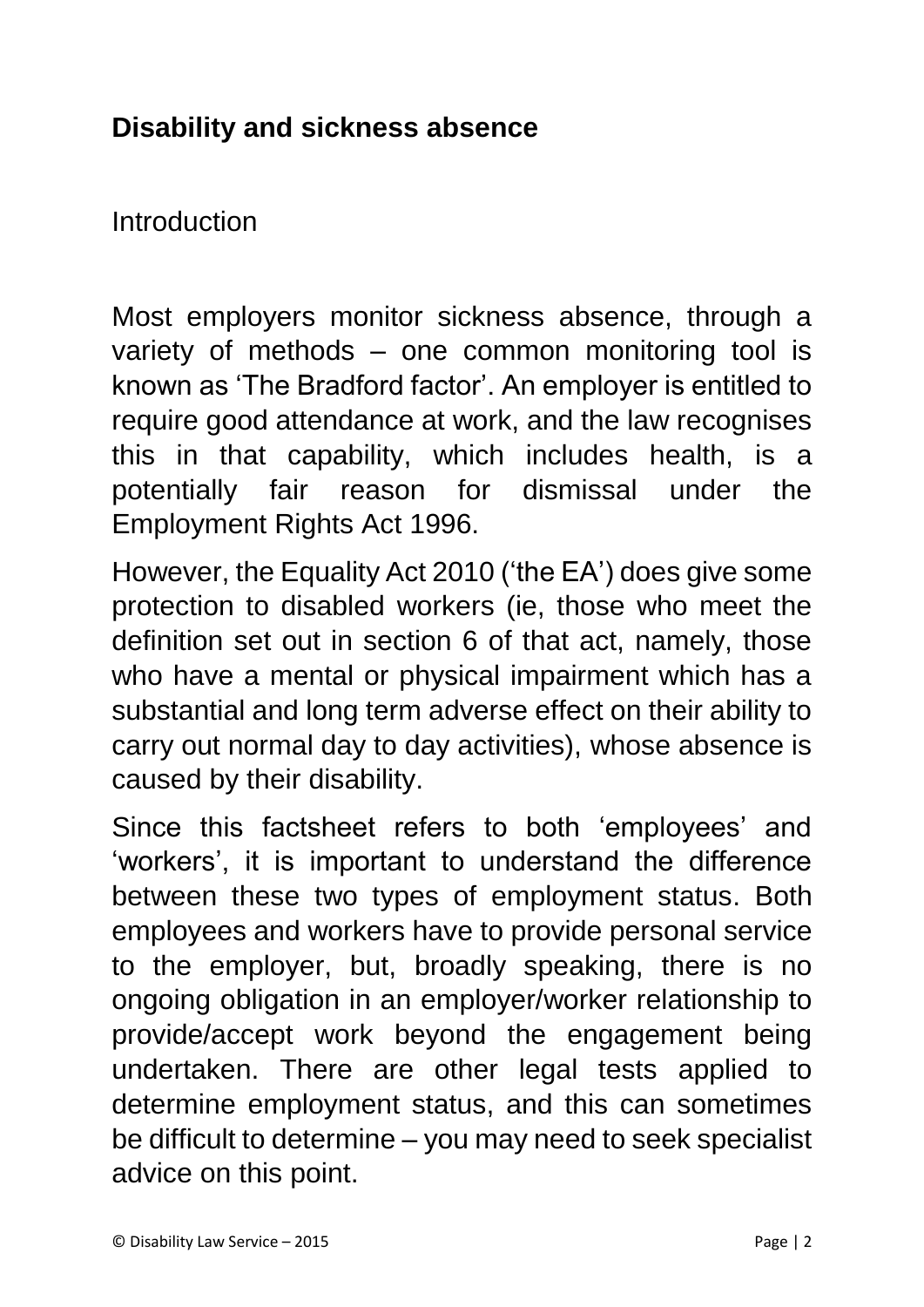'Employee' is used below when referring to rights only enjoyed by employees, but where the term 'worker' is used, this refers to both employees and workers.

The distinction between employees and workers is relevant for the right to claim unfair dismissal (see below) but the protection against disability discrimination given by the EA is wide, and covers both worker and employees, that is, all but the genuinely self-employed.

**There is no qualifying period to attain rights under the EA - you are covered from the very start of your employment, and job applicants are also covered (this contrasts with the right to claim unfair dismissal – see below).**

Sickness and pay

Assuming that a worker earns at least £111 (gross) per week (rising to £112 in 2015/2016), they will be entitled to be paid statutory sick pay ('SSP') after the first three days of a sickness absence (the first three days are known as 'waiting days'). You are only entitled to be paid SSP for 'qualifying days', ie, days on which you normally would have been required to work under your contract.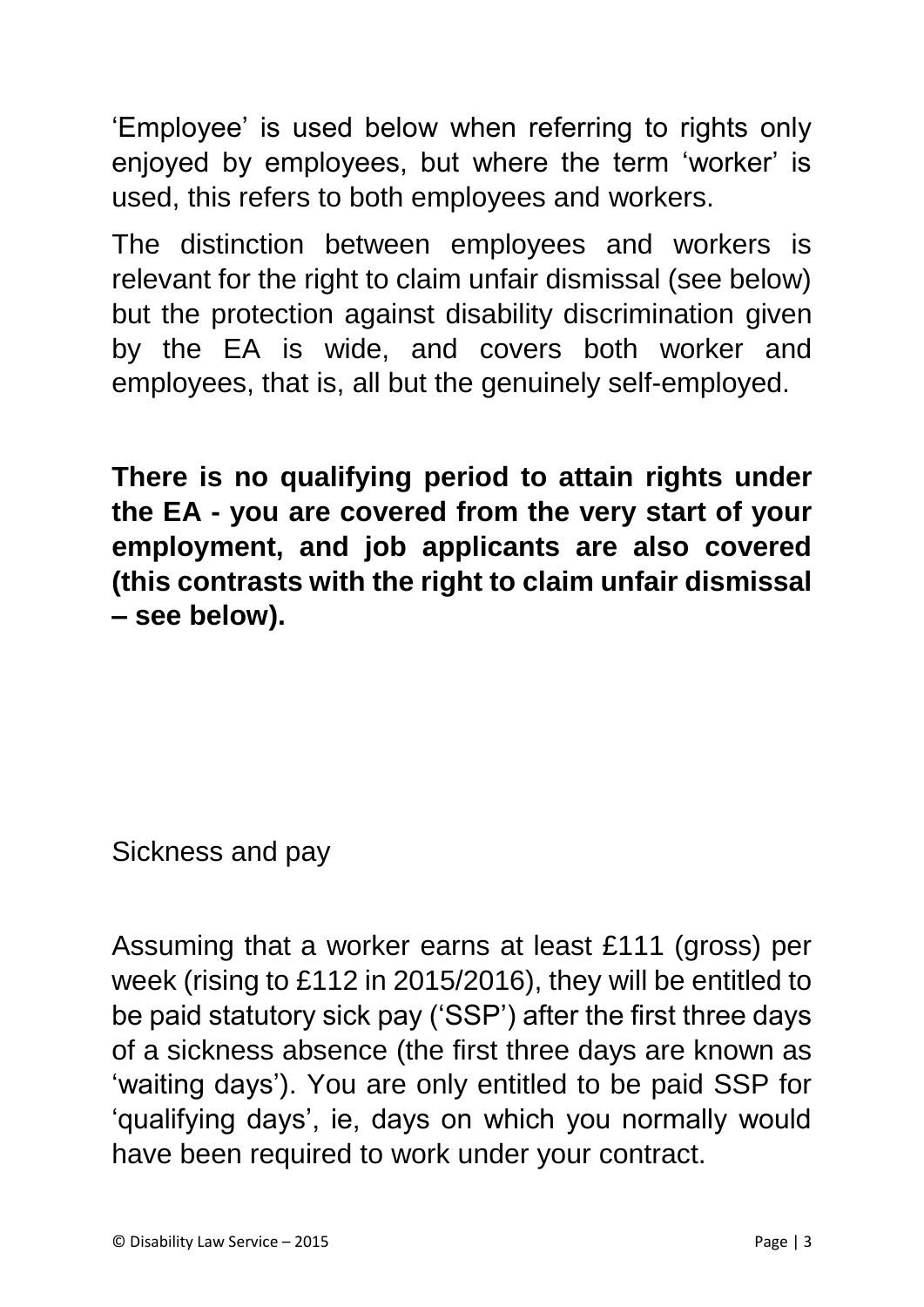If you only work part time, you may not qualify for SSP in your first week of absence. For example, if you work 2 days a week, you would only become entitled to SSP on your second week of absence (from Day 4 onwards). You would only qualify for 1/2 rate of SSP for that week. If you remain sick for all of the following week (Days  $5-6$ ), then you would be entitled to full SSP (£87.55pw) at the full rate for that week, as you would be incapable of work for all of your qualifying days.

Workers who have continuously worked with an organisation for a period of 3 months before becoming incapable of work can claim SSP, subject to the above requirements, for the whole of the period of incapacity for work, unless they receive written notice that the contract has been brought to an end. Those workers who do not have 3 months continuous work can claim SSP for the duration of any assignments they had agreed to accept.

SSP lasts for 28 weeks, after which a worker who is still unwell will be able to claim Employment and Support Allowance ('ESA'). There are strict criteria to qualify for ESA, laid down by the Department for Work and Pensions, and you may need to take specialist advice as to whether you are likely to qualify or not (please see our separate factsheet on ESA).

Your employer should notify you when your SSP is about to run out; normally they do this at about the 23<sup>rd</sup> week of your absence by sending you form SSP1. You will need this form to register your claim for ESA, but if your employer has delayed in sending SSP1, you should claim ESA in any event so as not to lose benefit.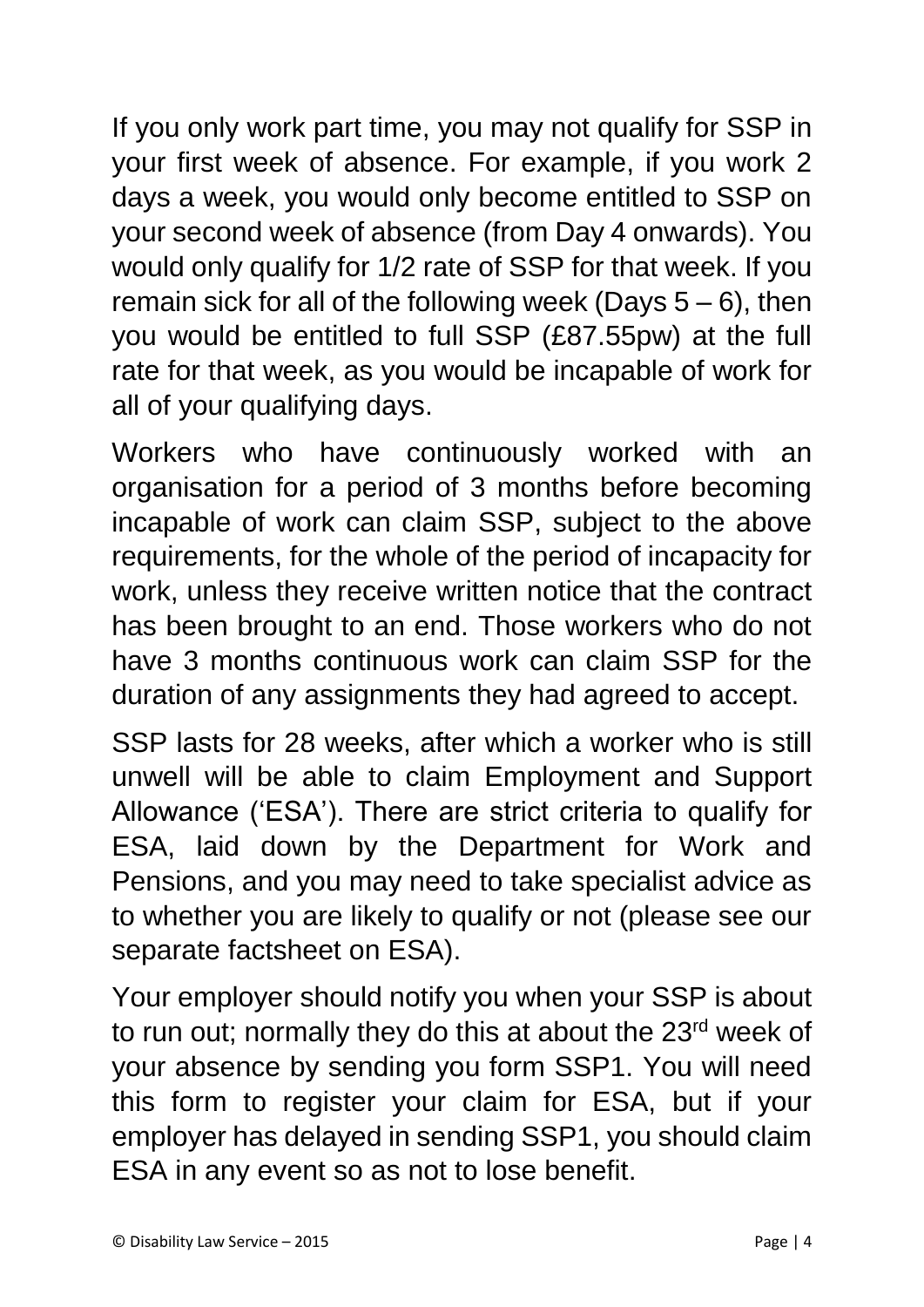There are complicated rules around waiting days and 'linked' periods of absence – you may need to take specialist advice if, for example, you work irregularly or have several short term absences over a short period of time.

For employees, the fact that SSP has ended does not mean that your employment has terminated, unless your employer has also taken steps to do this (please see the section on 'Capability proceedings' below). For workers, it is a question at looking at the duration of any engagement entered into, and whether the employer has given written notice to terminate that engagement.

## **Contractual sick pay**

In some situations, an employer will also pay contractual sick pay to its employees – a typical example of this is when an employer pays 3 months' full pay and then 3 months' half pay from the start of a sickness absence. In these cases, the employer 'tops up' any SSP or ESA entitlement to the correct contractual amount.

Generally, entitlement to contractual sick pay will be based on terms set out in a written contract of employment, but occasionally it might be the case that there is no written contract but the employer always pays sick employees an amount over and above SSP – entitlement to contractual sick pay may then be implied by custom and practice.

An employer is obliged in law to provide written particulars of employment for employees (not workers),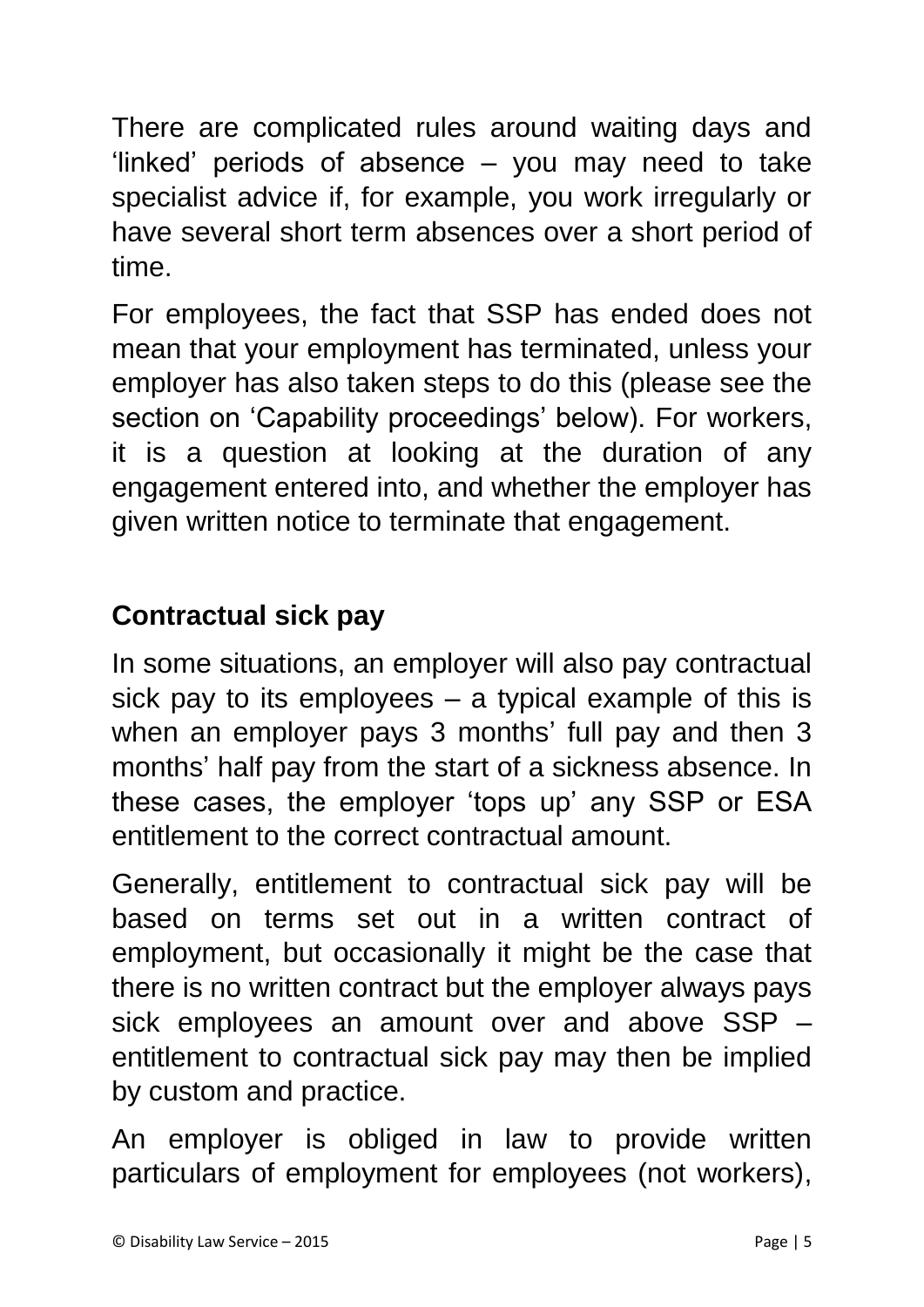and those particulars should include whether the employer provides sick pay.

### **Certification of sickness absence**

You are entitled to 'self-certify' a sickness absence for the first 7 days of that absence (which includes non-working days), but thereafter must be covered by a 'fit note' (formerly known as a 'sick note') from your GP or specialist. If there is no valid fit note provided to your employer for the period after the first 7 days, your employer is entitled to treat the absence as an 'unauthorised absence' and may withhold sick pay.

It is important to understand that, for employees, the contract of employment remains in force during the period of sickness absence. This means that you have to comply with all reporting provisions set out in the contract (including during the period of self-certification), and your employer is entitled to maintain reasonable contact with you during your absence, including contacting you at home. The contract may also contain a requirement that you agree to an occupational health referral once there has been a certain length of absence.

#### **Government's 'Fit for work' scheme**

From April 2015, it is envisaged that either a GP or an employer will be able to refer an employee for a 'Fit for work' assessment once an absence has reached, or is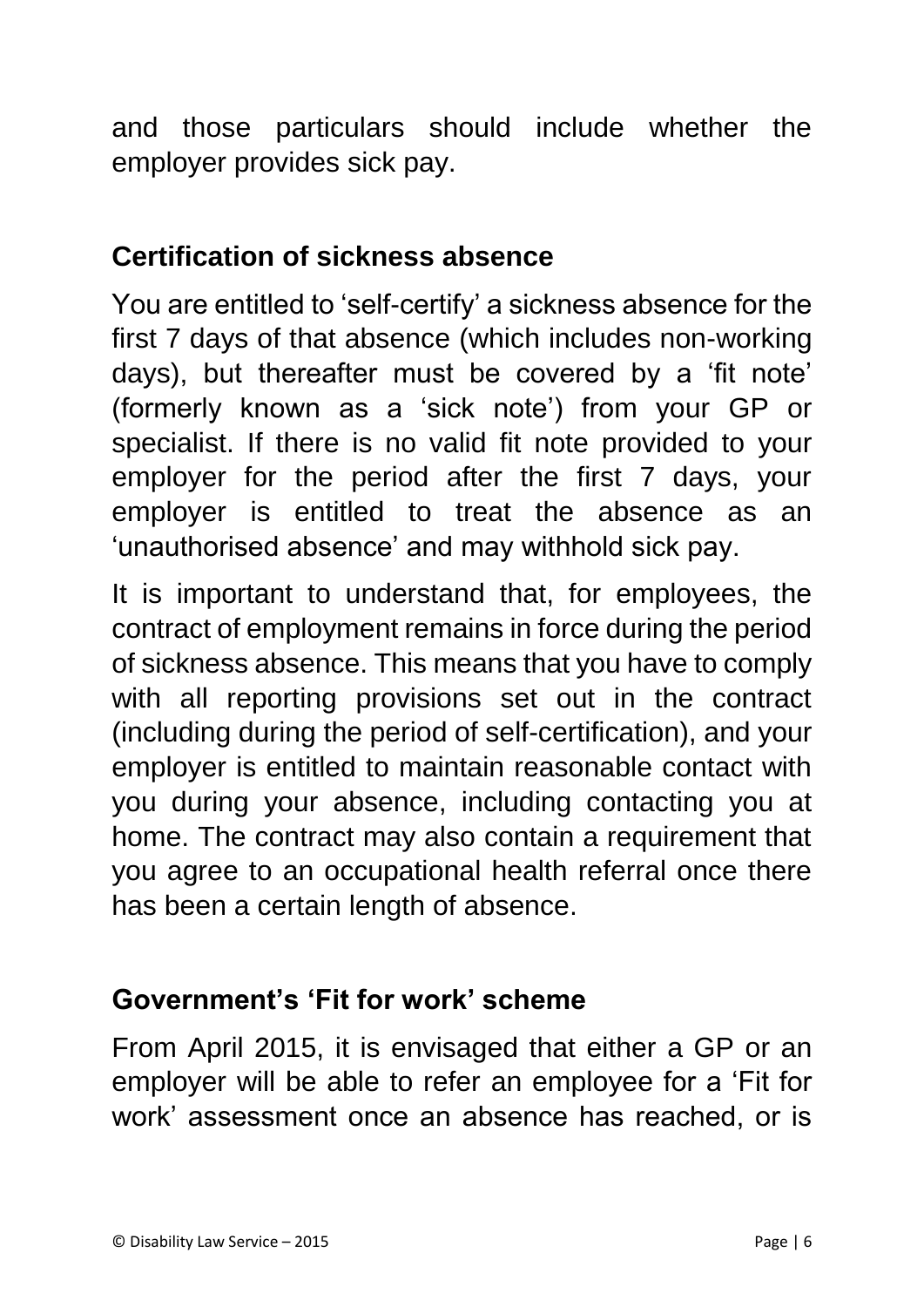likely to reach, 4 weeks. Consent must be sought for this referral.

Once consent has been given, there will be an assessment by an occupational healthcare professional, usually over the telephone, of the absent employee's health and circumstances to create a 'return to work plan'. The aim of this new service is to keep sickness absences as short as possible, and to address as quickly as possible the sort of help that an employee may need in order to get back to work (see section on 'Returning to work after a sickness absence' below).

With the employee's consent, the return to work plan may be shared with the employer or GP.

At the time of writing, it seems that it is envisaged that the return to work plan can provide evidence of sickness in exactly the same way as a fit note can, and that you may not therefore need a separate fit note to cover the period detailed in the plan, if the plan acknowledges that you are not fit for work. Problems may arise, however, if the plan does not accord with the employee's estimation of their ability to return to work, or that of their GP's – in this case, it would probably be better to also seek a fit note for the relevant period.

Further details on this new service can be found at [https://www.gov.uk/government/publications/fit-for-work](https://www.gov.uk/government/publications/fit-for-work-guidance-for-employees)[guidance-for-employees](https://www.gov.uk/government/publications/fit-for-work-guidance-for-employees)

Returning to work after a sickness absence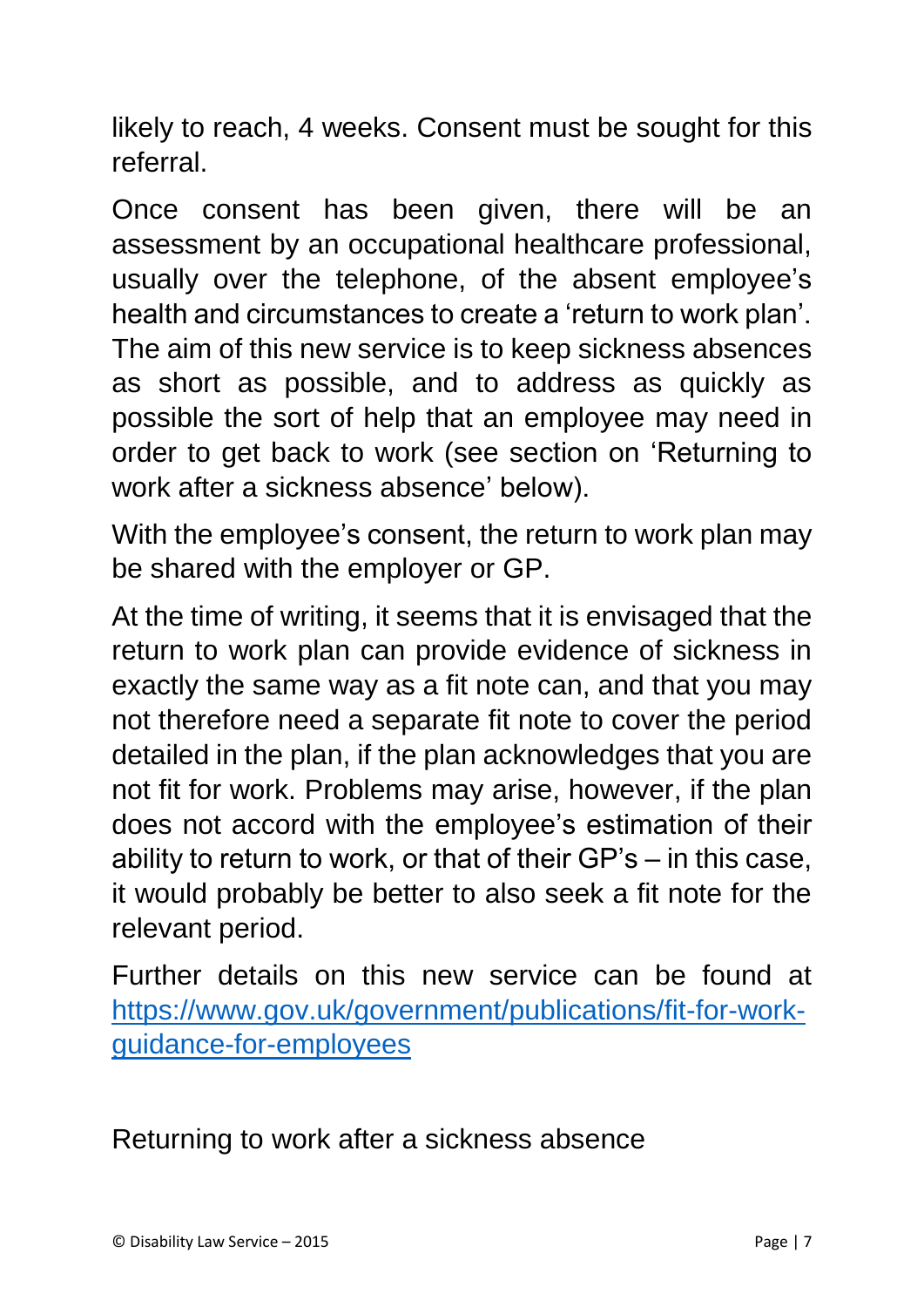Once your fit note has expired, and another has not been issued, you are deemed fit for work and there is no need to for you to obtain a further confirmation from your GP that you are now fit. Sometimes a GP will issue a 'conditional fit note', ie, a statement that you are fit for work subject to certain limitations or adjustments being put in place.

If it is not possible for the employer to accommodate those adjustments, and you are not fit for work without them, or if there is no agreement on the changes, then the employee or worker must be treated as not fit for work.

However, if it is reasonable (an objective test, taking into account all the circumstances) for the employer to make the adjustments to allow a *disabled* worker to return to work, and they fail to do so, then that worker could make a claim under the Equality Act for a failure to make reasonable adjustments. Please be aware there is a **3 months minus 1 day** time limit for making any claim under the Equality Act. (We have a separate factsheet on Reasonable Adjustments in Employment, available on our website.) They may also be able to argue that, as it is the employer's failure that is preventing them from returning to work, they should be paid their normal pay from that point onwards (in the case of a worker, this would only be the case if they were still within a period of work that they had agreed to undertake). If an employer agrees to make adjustments for a disabled worker, and then delays in doing so, again, the disabled worker would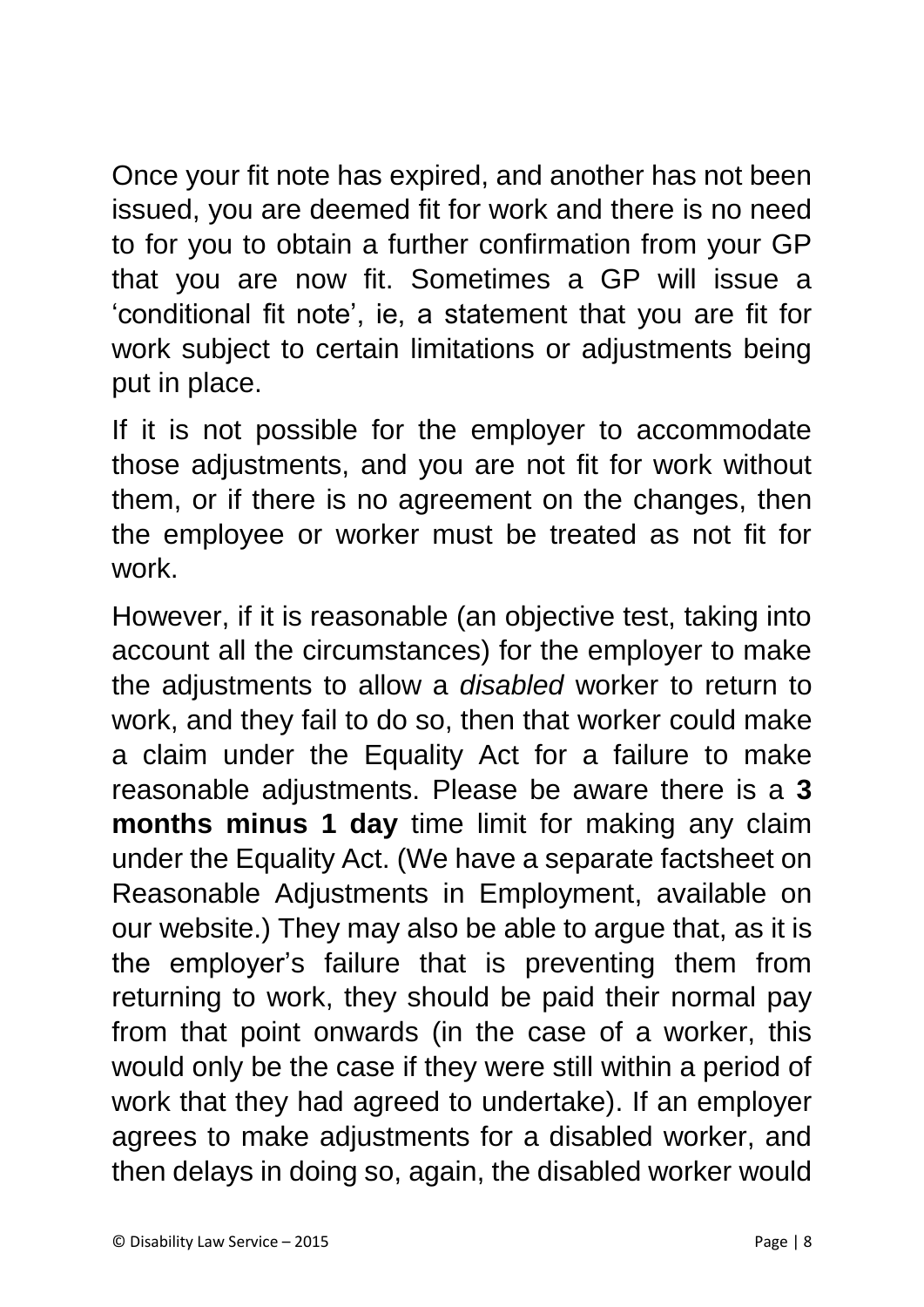have an argument that they should be paid in full for the work they should have been doing under the contract.

GPs often recommend a 'phased return to work', where hours are built up gradually over a period of time. For a disabled worker, this may be a reasonable adjustment, as long as it is the effect of their disability that is preventing them from fully returning to work.

If a worker does return on a phased return, then the employer is only obliged to pay them for the hours actually worked during the period of the phased return, unless there is anything in the contract to the contrary. For a disabled worker, it is not a reasonable adjustment for the employer to pay full pay during a period of reduced hours.

Once a worker is undergoing a phased return to work, they are no longer deemed to be incapable of work, and therefore this time does not count as sick leave, even if they are, for example, only working half days during the phased return.

It is good practice for employers to refer a returning worker to their occupational health team shortly before, or at the point of, a return to work after a lengthy sickness absence.

A phased return is one type of possible reasonable adjustment – but the worker is also entitled to ask for other reasonable adjustments when the continuing effect of a disability puts them at a disadvantage vis-à-vis a workplace requirement or physical feature of the premises.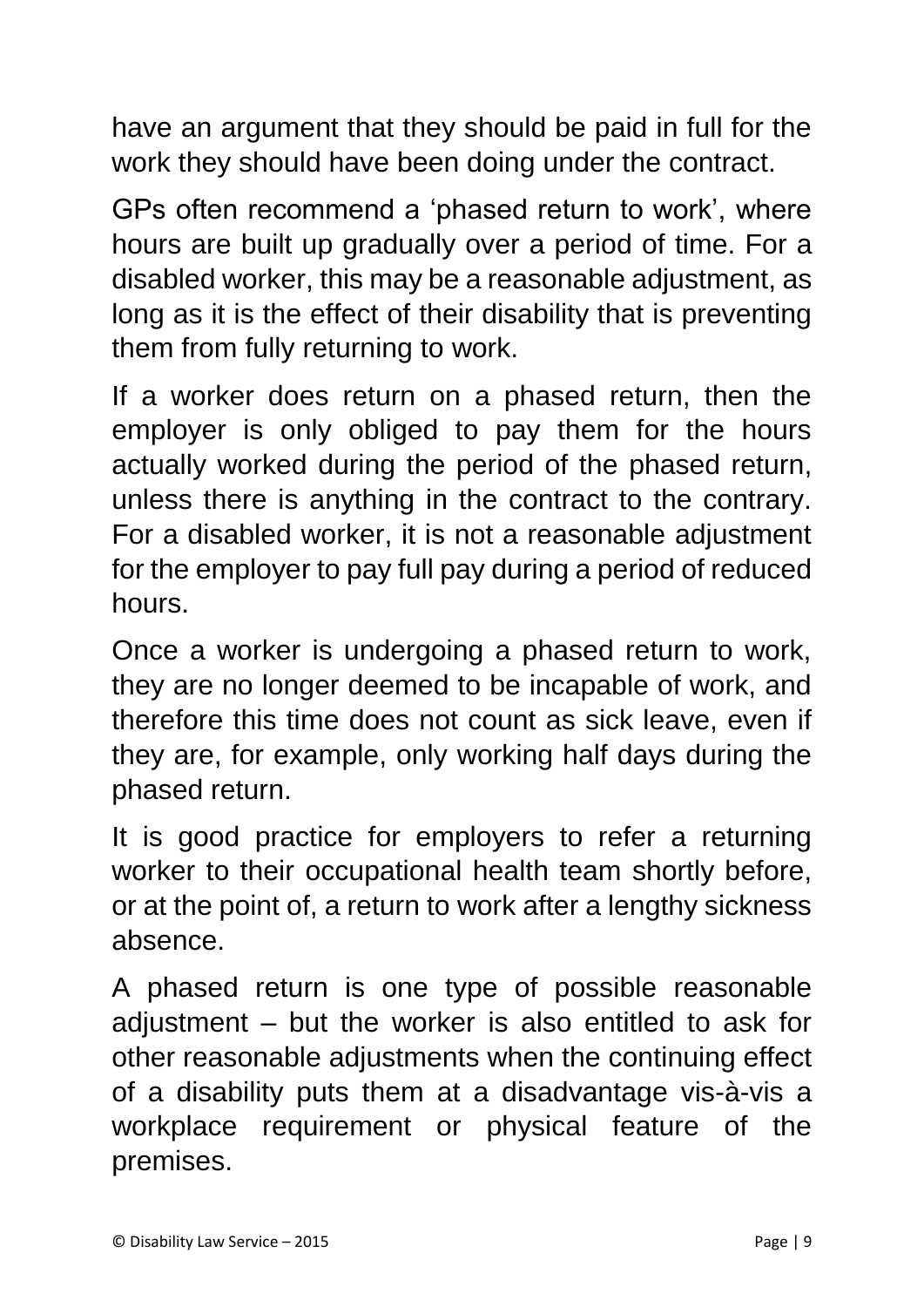Can an employer count disability-related absence as sickness absence?

(Generally, it would only be employees who are subject to absence management procedures – this is because workers are usually on short term contracts, terminable by notice, there is no 'open-ended' employment relationship and there is no right to claim unfair dismissal. This section therefore refers to 'employees'.)

The short answer to this question is yes, under the law as it currently stands.

Many disabled employees are under the impression that an employer cannot use against them any absence occasioned by their disability. Whilst some workplaces may have a policy of discounting some or all of a disability related absence, this is not an automatic requirement under the Equality Act.

Recent case law has established that it is *not* a reasonable adjustment for an employer to give higher 'trigger points' for absence management to a disabled employee, compared to a non-disabled employee. This is because of the technical, legal requirements of section 20 of the Equality Act, namely that, for the duty to make reasonable adjustments to arise, the disabled person has to establish that a 'provision, criterion or practice' of the employer puts them at a substantial disadvantage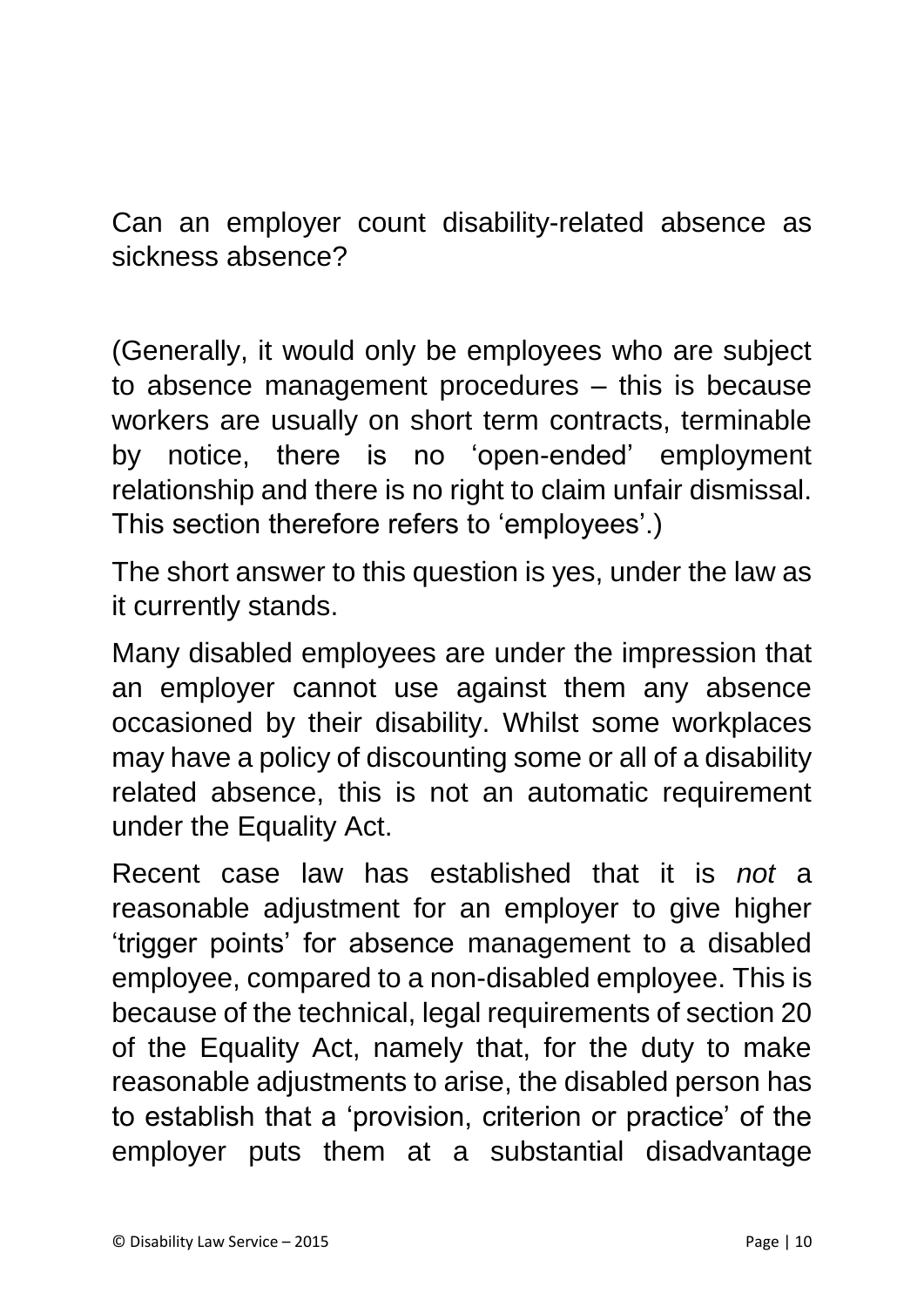compared to a non-disabled person. Case law has established that the correct comparison in this case is a non-disabled person who has been off work for the same length of time, who would presumably also be subjected to the same absence management procedures – hence no substantial disadvantage to the disabled employee can be established.

However, an employer does still have to proceed carefully when instituting absence management proceedings (also known as capability proceedings) in the case of a disabled employee. This is because section 15 of the Equality Act prohibits discrimination arising in consequence of a disability. Both absence management, and dismissal, would constitute the 'unfavourable treatment' required to gain protection under this section (there is no need for a comparator here) – such unfavourable treatment would be unlawful unless the employer could justify it as a 'proportionate means of achieving a legitimate aim'. It is this section of the Equality Act that requires an employer to give particular attention to the individual disabled employee's situation and consider, for example, the likelihood of an imminent return to work, the reasons for the absence, the nature and extent of the absence in the context of the requirements of the workplace, whether reasonable adjustments can be made to improve attendance – in short, whether it would be proportionate in the particular circumstances to refrain from taking the unfavourable action. Effectively, this is a 'balancing exercise'.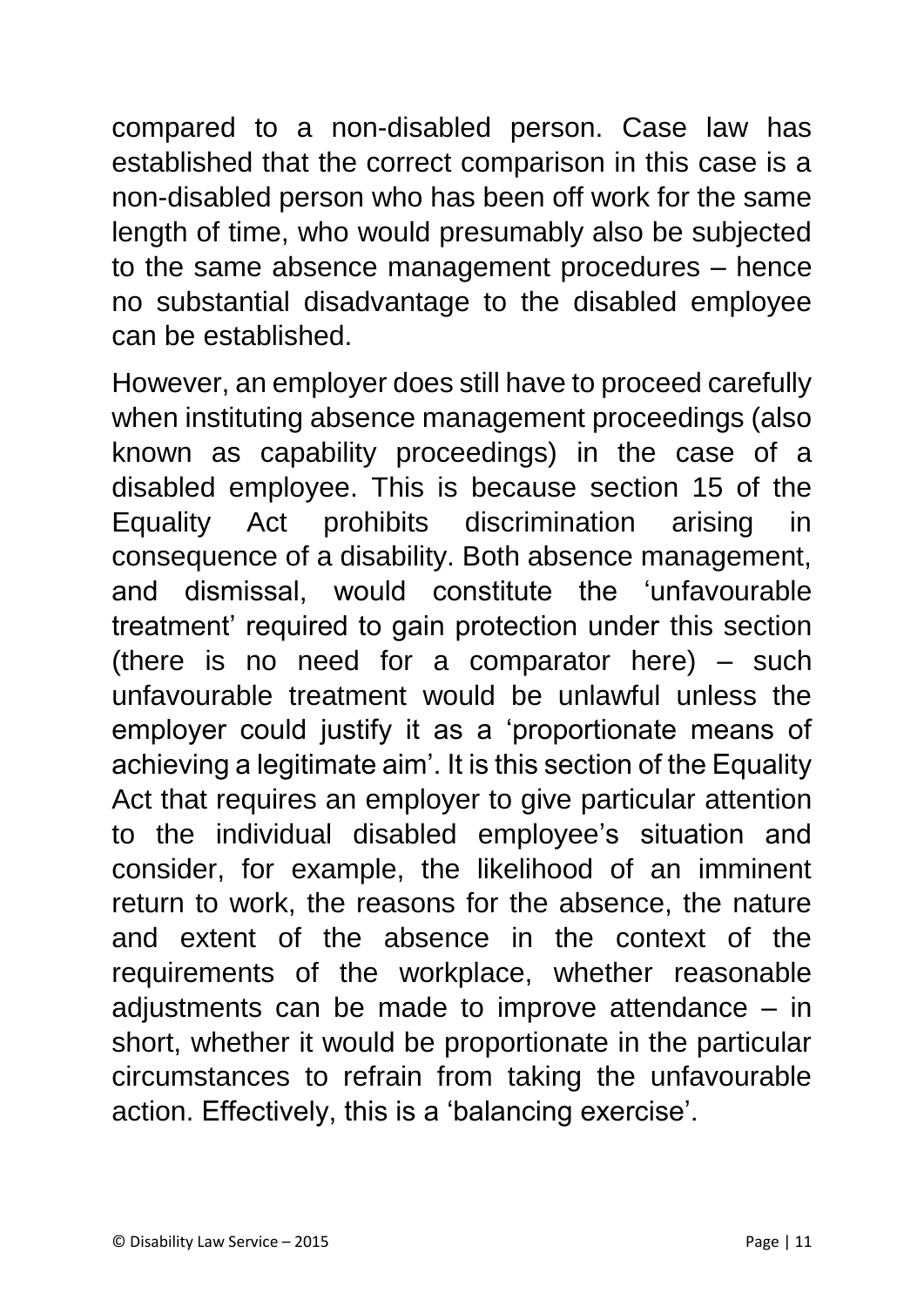Therefore if a disabled employee is dismissed (or a worker's contract terminated) for a disability-related absence, they may be able to bring a claim for discrimination arising in consequence of disability but the success of the claim will depend on whether the employer can justify the dismissal in all the circumstances.

If an employee is dismissed for a health reason, or for their capability to do their job due to a health reason, the employer has to follow certain procedures in order for the dismissal to be a fair dismissal. These are known as 'capability procedures'.

Capability proceedings

In contrast to the wide protection against discrimination given by the EA, only employees are protected from unfair dismissal. (If a worker's contract is terminated for a disability-related reason, they would have to bring a claim of unfavourable treatment under s15 of the EA, as set out above, or possibly a claim of direct disability discrimination if a non-disabled worker's contract would not have been terminated in the same circumstances.)

In addition to being an employee, it is necessary to have a qualifying period of 2 years' employment before the right not to be unfairly dismissed can be claimed.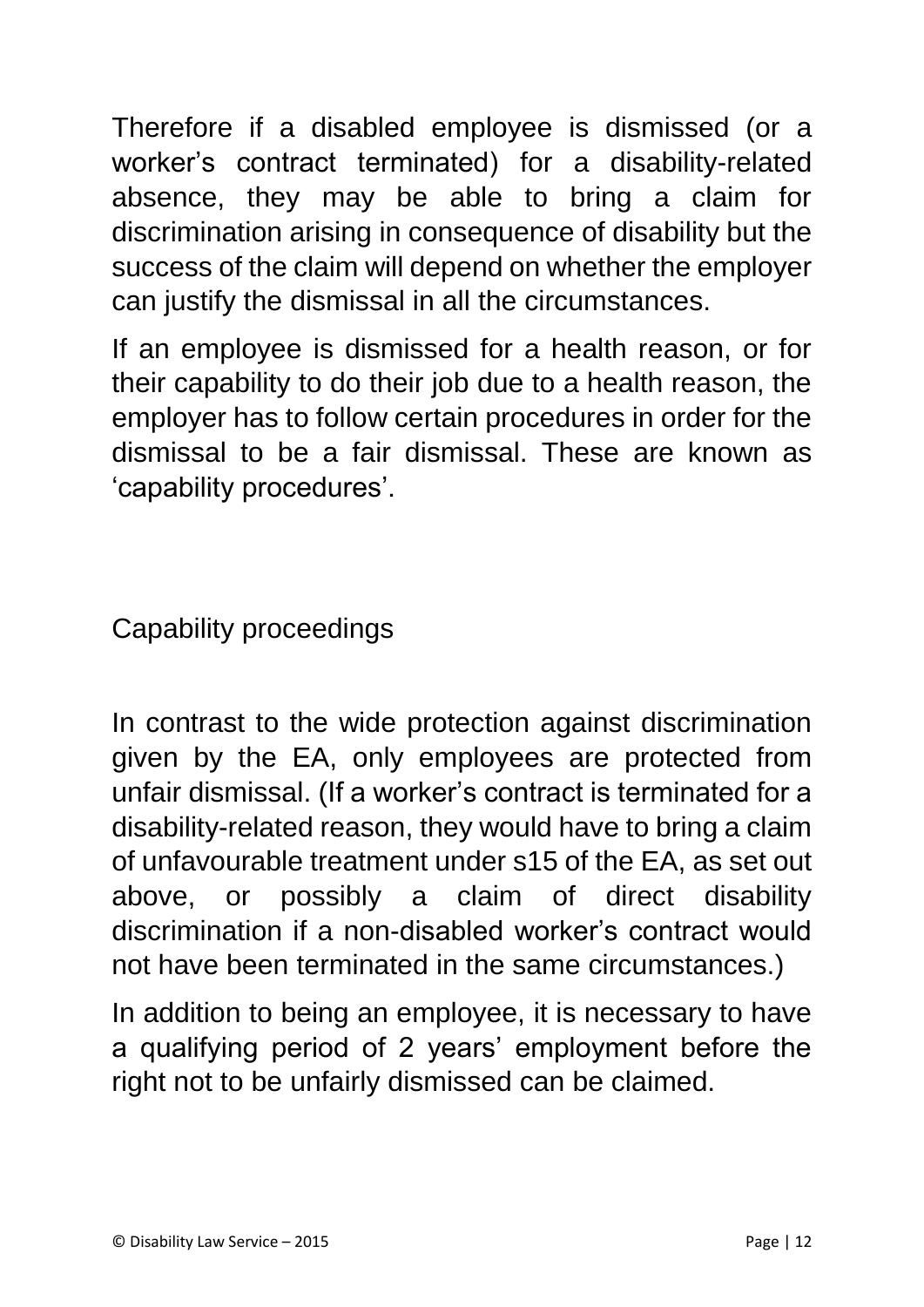Capability to do the job, including health, is a potentially fair reason for dismissal under s 98(2) and (3) of the Employment Rights Act 1996.

However, even if health, including a long term sickness absence, is the reason for the dismissal, an employer still has to act fairly and reasonably in all the circumstances. Case law has established that this means making thorough enquiries as to when the employee is likely to return to work (this may not always be necessary if the employee themself is saying that they will never be fit to return to work or it is clear that they will never be fit to return to work); inviting the employee to a meeting to discuss their absence, having, if applicable, having warned their employee that their employment may be at risk and offered them the right to be accompanied at a meeting to discuss this; considering all the circumstances, including the duty to make reasonable adjustments and business needs, and offering the right of appeal if a decision to dismiss is taken.

The Acas Code of Practice on Disciplinary and Grievance Procedures (available at [www.acas.org.uk/dgcode2009\)](http://www.acas.org.uk/dgcode2009) is relevant here. Although strictly speaking it is concerned with matters where 'fault' is involved, it does set out good practice in terms of following fair procedures and it embodies the principles of natural justice. It is also accompanied by guidance [\(www.acas.org.uk/Acas-](http://www.acas.org.uk/Acas-Guide-on-discipline-and-grievances_at_work)Guide-on-discipline-and-grievances at work), which specifically addresses (Appendix 4) dealing with absence.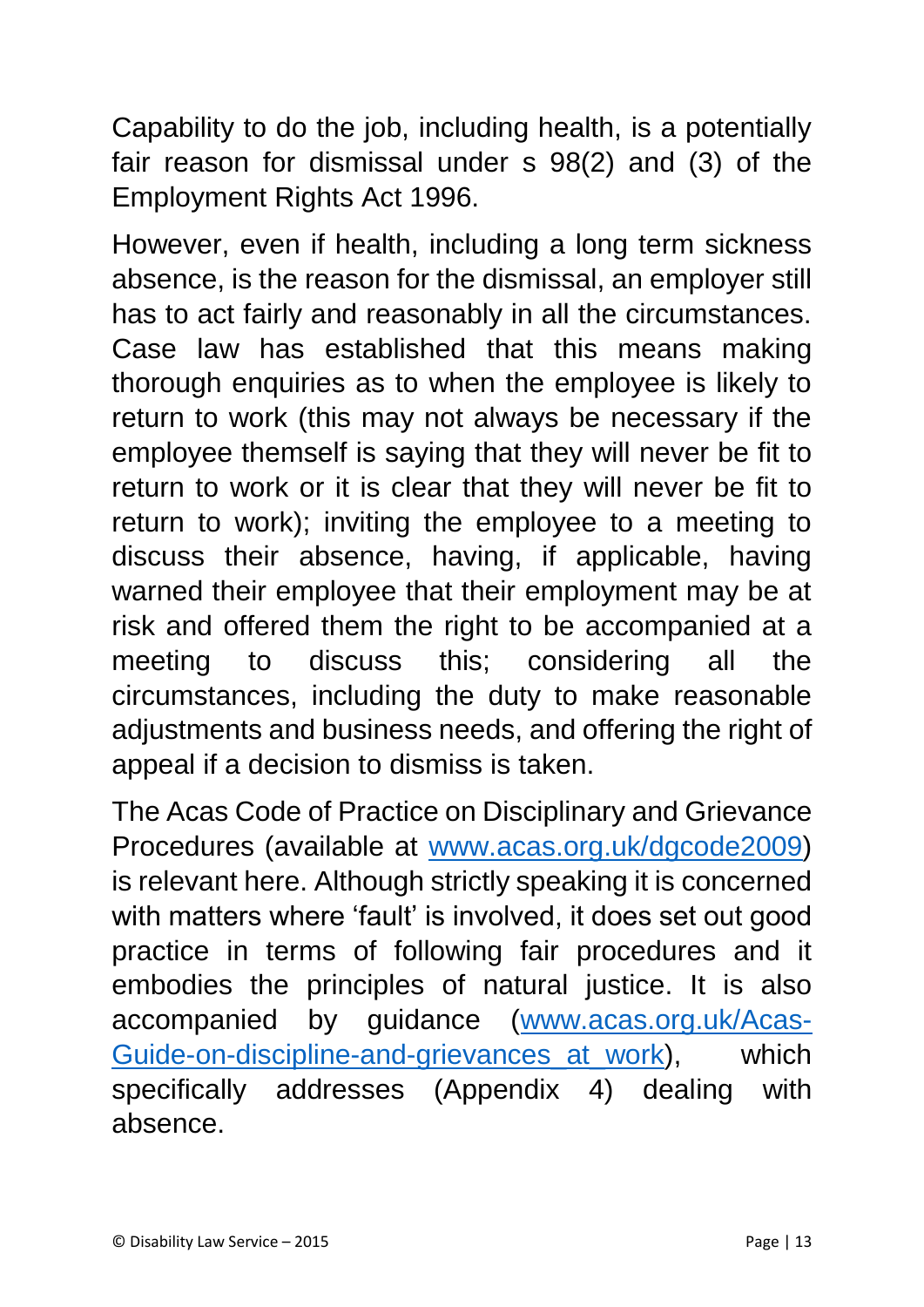There is no set period in law after which an employer can automatically take steps to terminate employment due to sickness or disability absence – the issue is, what is reasonable in the particular circumstances? The length of contractual sick pay provisions may provide some guidance as to how long an employer may support a sickness absence, but this is not definitive. Generally, the longer the sickness absence, including a disability-related absence, the more likely it is that the employer will be able to prove a fair dismissal.

In exceptional circumstances, an employer might be able to argue that the employment contract has been 'frustrated' due to a lengthy sickness absence and this has made the performance of the contract impossible, such that the contract terminates by operation of law and not by dismissal. However, in the case of a disabled employee, it would not be possible for an employer to succeed on this argument unless they had made all reasonable adjustments to enable the employee to return to work.

A dismissal for a disability-related reason can be both unfair and discriminatory, if the employee has completed a two year period of employment. If the employee has not been employed for two years, a dismissal for disabilityrelated reasons can still be discriminatory.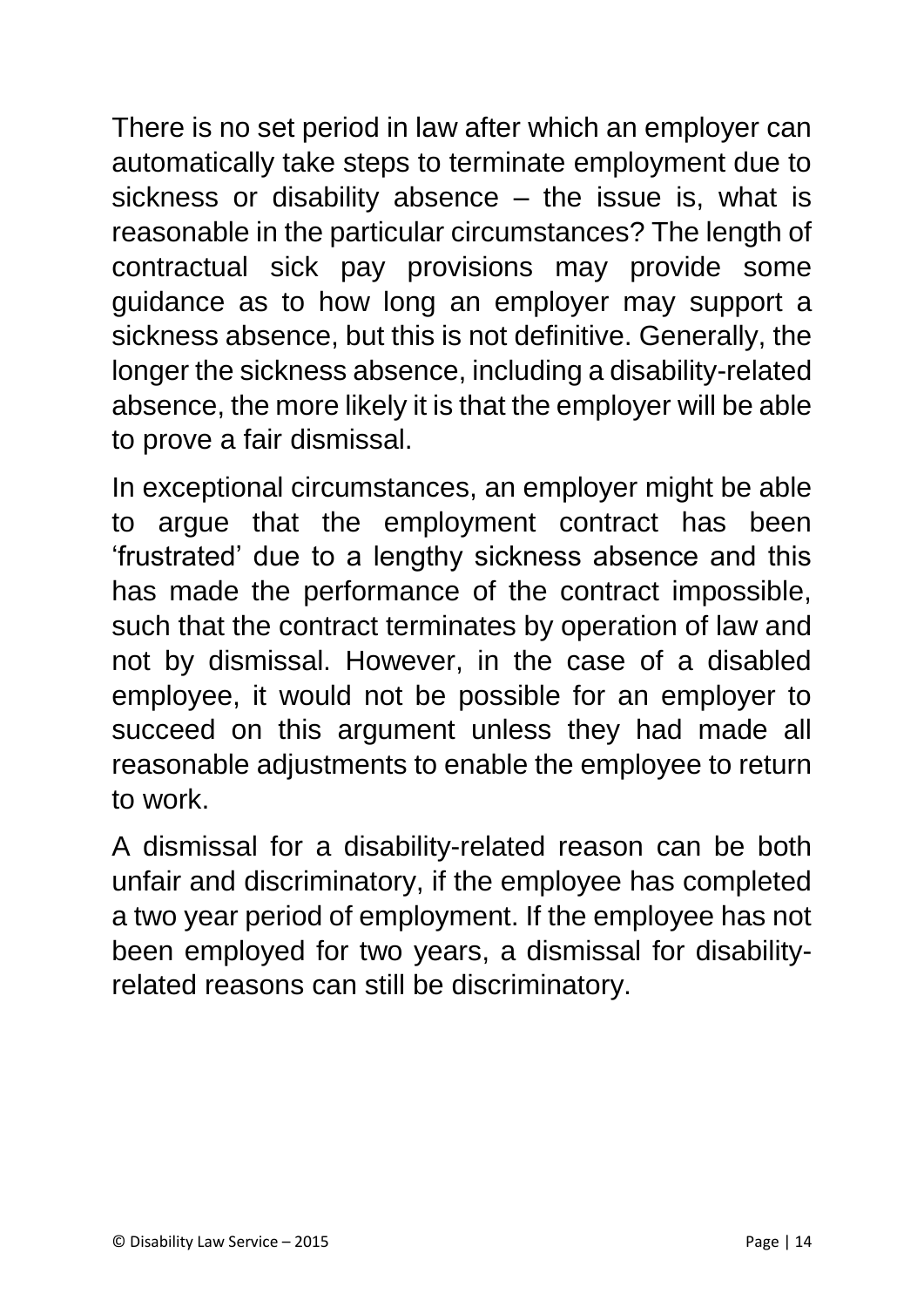As a not for profit charity, we rely on your donations. If you find this factsheet useful, please consider making a donation of £5 to help us to continue to help others. Just text: **THNX01 £5** to **70070**

#### **Legal Disclaimer**

Although great care has been taken in the compilation and preparation of this work to ensure accuracy, DLS cannot accept responsibility for any errors or omissions. All information provided is for education / informative purposes and is not a substitute for professional advice. Any organisations, telephone numbers and links to external websites have been carefully selected but are provided without any endorsement of the content of those sites.

#### **Disability Law Service**

The Foundry, 17 Oval Way, Vauxhall, London SE11 5RR

Telephone: **020 7791 9800** Minicom: **020 7791 9801** Email: **advice@dls.org.uk**

Website: **www.dls.org.uk** Registered Charity Number: **280805** Company Registration Number: **1408520**

 $\circ$  Disq a donation of £5 to help us to continue to help others.  $\|$  15 As a not for profit charity, we rely on your donations. If you find this factsheet useful, please consider making Just text: **THNX01 £5** to **70070**